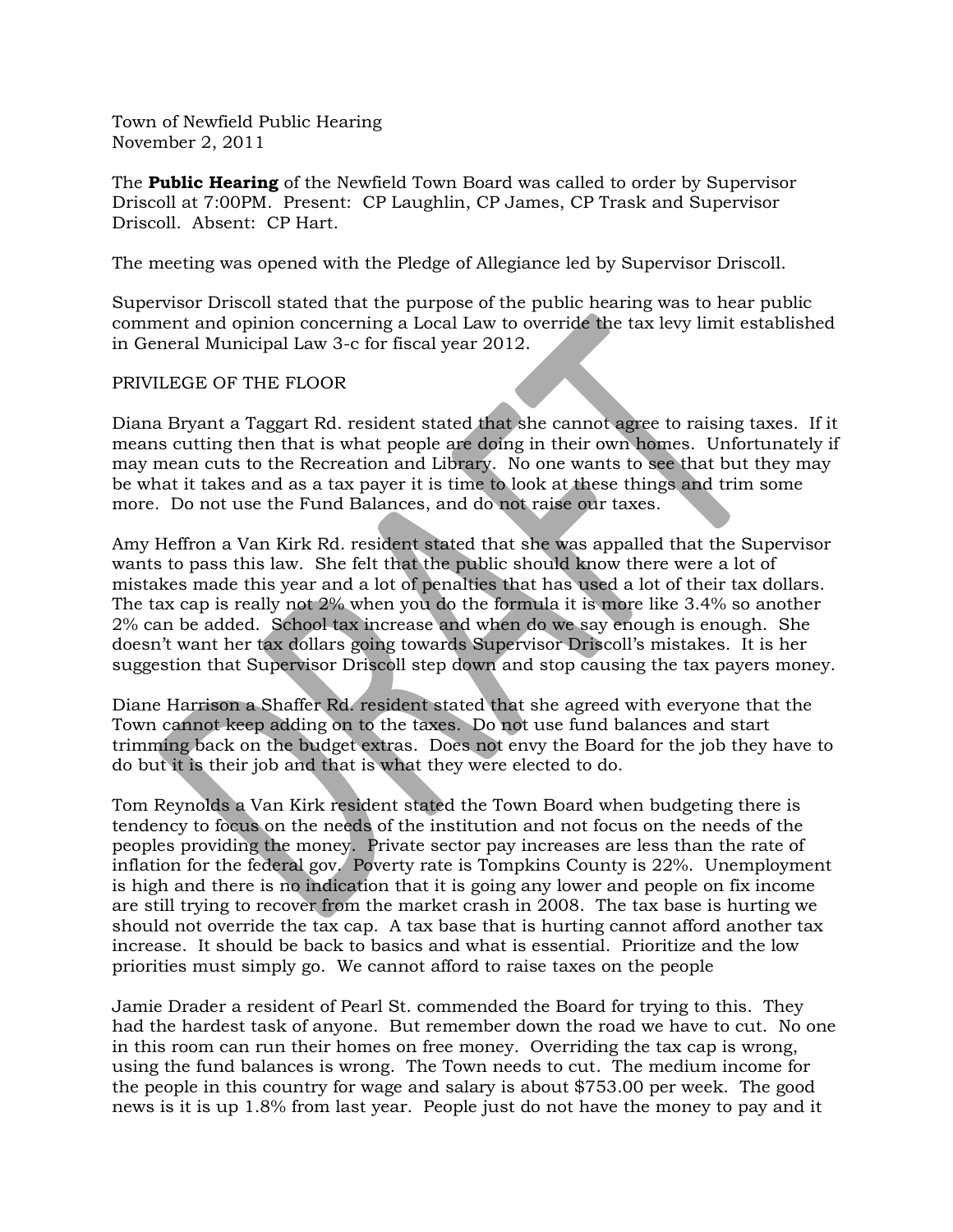Town of Newfield Public Hearing November 2, 2011 Page: 2

is time the Town Board cut the non-essentials. Highway needs to be funded, we need to have roads and we need them in good condition.

Natalie Miller a resident on Main St. Stated that she is a landlord and her tenants cannot afford increases their rent. She hasn't had a raise in 5 years. Does not envy for what they have to do but they have to cut the budget and not override the tax bill. There is a lot of waste of monies and shouldn't have happen in our Town.

Gary Dresser resident of May Lane stated he is on a fixed income and he has to prioritize his bills and what he has to work with. If they have to work with that on a family level and prioritize the money coming in and sees no reason why the Town the size of Newfield cannot take and prioritize the money they have to work with. What you need what will affect the community as a whole how it will benefit the community as a whole and the non-essential things that have been added on over the years to make like life in the community a little bit better for instance the library until such time as the economy gets better. The Board needs to prioritize.

Diane Van Schoonhoven a resident Van Buskirk Gulf Rd. stated she was in support of everything that was said tonight. We should not override the 2% tax cap. She would support whatever it takes to not raise taxes.

Kevin Berggren, Highway Superintendent stated that he has worked for the town for several years and Richard has said how the town was always run by the seat of its pants in past years but he has never seen so much controversy as he has seen now. For instance he received an email today saying he was going to have to pay 25% of his health insurance. Two years ago when he took the position a resolution was made that I would ins. paid for this election period. The Highway Superintendent's prior to me have all had their insurance paid. He paid 20% when he was an employee so this is like a penalty for being an elected official. He feels he has saved the Town a lot of money working on the trucks, fixing the roads to last 10-20 years. If you are looking for someone to put a Band-Aid on problems then you have the wrong Highway Superintendent. If he does something he wants it done correctly. One of his trucks if over 20 years and if we don't keep the trucks running you will find them along the side of the road parked and the roads in the winter won't be done for people to get to work. I don't get equipment that we don't need. He felt the today was just a big slap in the face when he got that email. He doesn't want his taxes to go up either but the highway budget is going down. They are not wasting it and are putting it to good use.

Brian McIlroy, resident of Sebring Rd. asked how many town employees get 100% health ins. paid but if you're going to move to make Kevin pay is everyone else going to have to pay as well? Supervisor Driscoll stated that the proposal from the Town Board that the Superintendent of Highways, Town Clerk and Supervisor have their insurance reduced a law that was put in in 1994 by the Town Board. This Town Board has come to the decision that it be a 25% contribution to these offices. Mr. McIlroy asked what the current Highway Employees were paying. Supervisor Driscoll stated they are at 7%, 20% and 25%. Superintendent Berggren stated that when he was an employee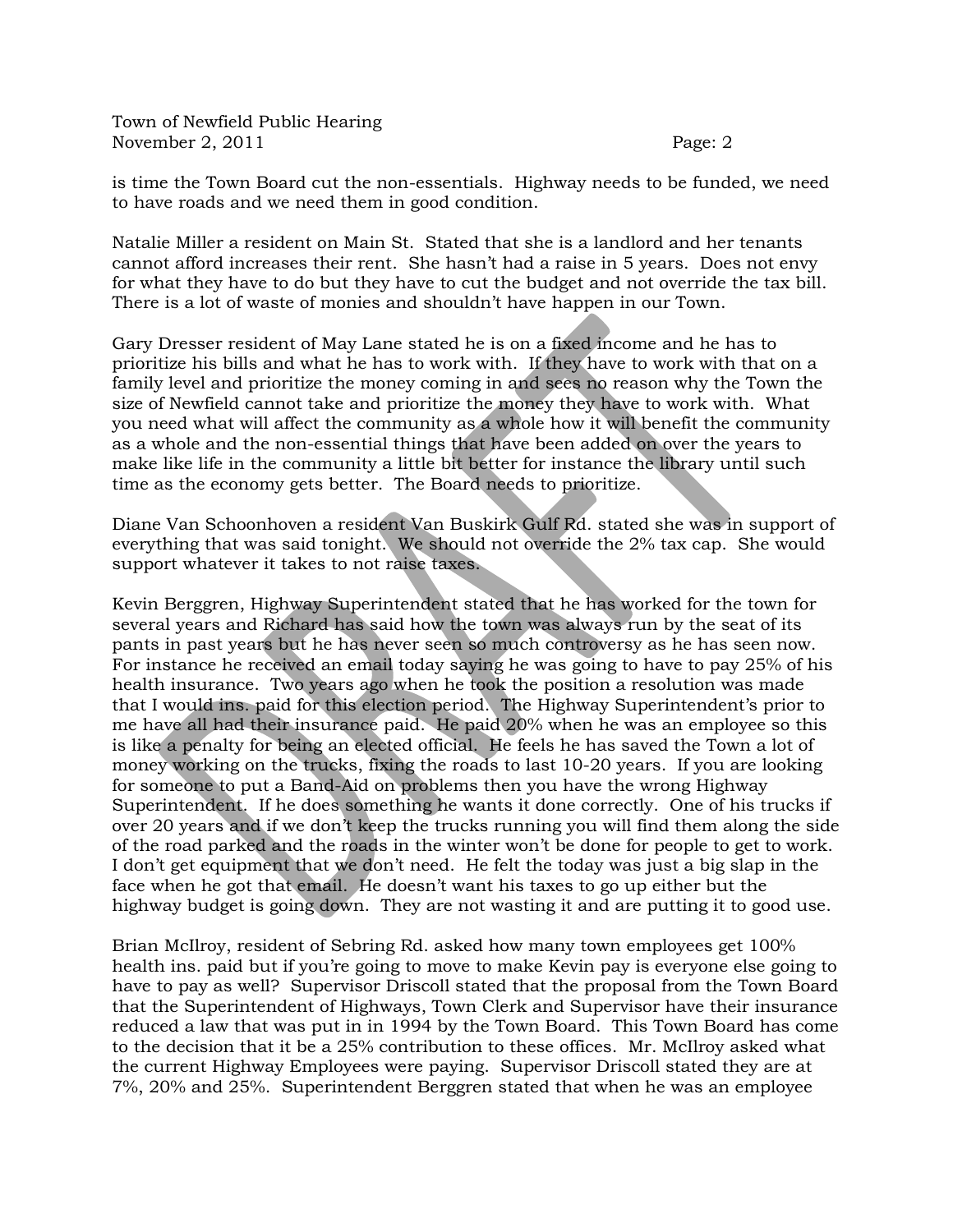Town of Newfield Public Hearing November 2, 2011 Page: 3

He paid 20% and now they are asking him to pay 25% as Highway Superintendent. This issue is only in proposal no resolution has been made as of this date.

Amy Heffron asked if in the past did Charlie Berggren or any other Supervisor's receive health insurance? Supervisor Driscoll stated that there were some who did and who did not.

Diana Bryant stated that she felt that the reason the Highway Superintendent's health insurance was paid in full was because the Newfield Highway Superintendent is grossly underpaid compared to other superintendent's in the County.

Karen Kenerson, stated that Kevin Berggren is a hard working individual and he doesn't' get overtime like his men and she thinks that people should make some sort of contribution but the Highway Superintendent's do not get paid what they are worth and put in a lot of hours that they do not get paid for. Maybe a package of sort should be offered to Mr. Berggren.

Diane Van Schoonhoven stated that she wanted to add that she has noticed that the snow plowing and the attention to our roads has been tremendous. She said that the people are asking to Town Board to prioritize and we are not asking that you cut highway and in order to keep a good employee like this we should give him a raise & make his package more attractive to what other town's pay. That is what the people are asking you to do. They feel there are other areas in the budget that can be eliminated; Highway is not one of them.

Amy Heffron stated that she can see what Kevin is saying and he has done a tremendous job, he does not waste any money, he does keep his men in line and he catches a lot of flack for that from his crew. You are penalizing him, if he was hourly he would be paying 20% for his insurance and he would be making more money than he is now. You can always reach him when you need.

There being no one wishing to speak further the Public Hearing was adjourned at 8:40PM.

Respectfully submitted,

Katharine Crance Nov. 21, 2011 Town Clerk Date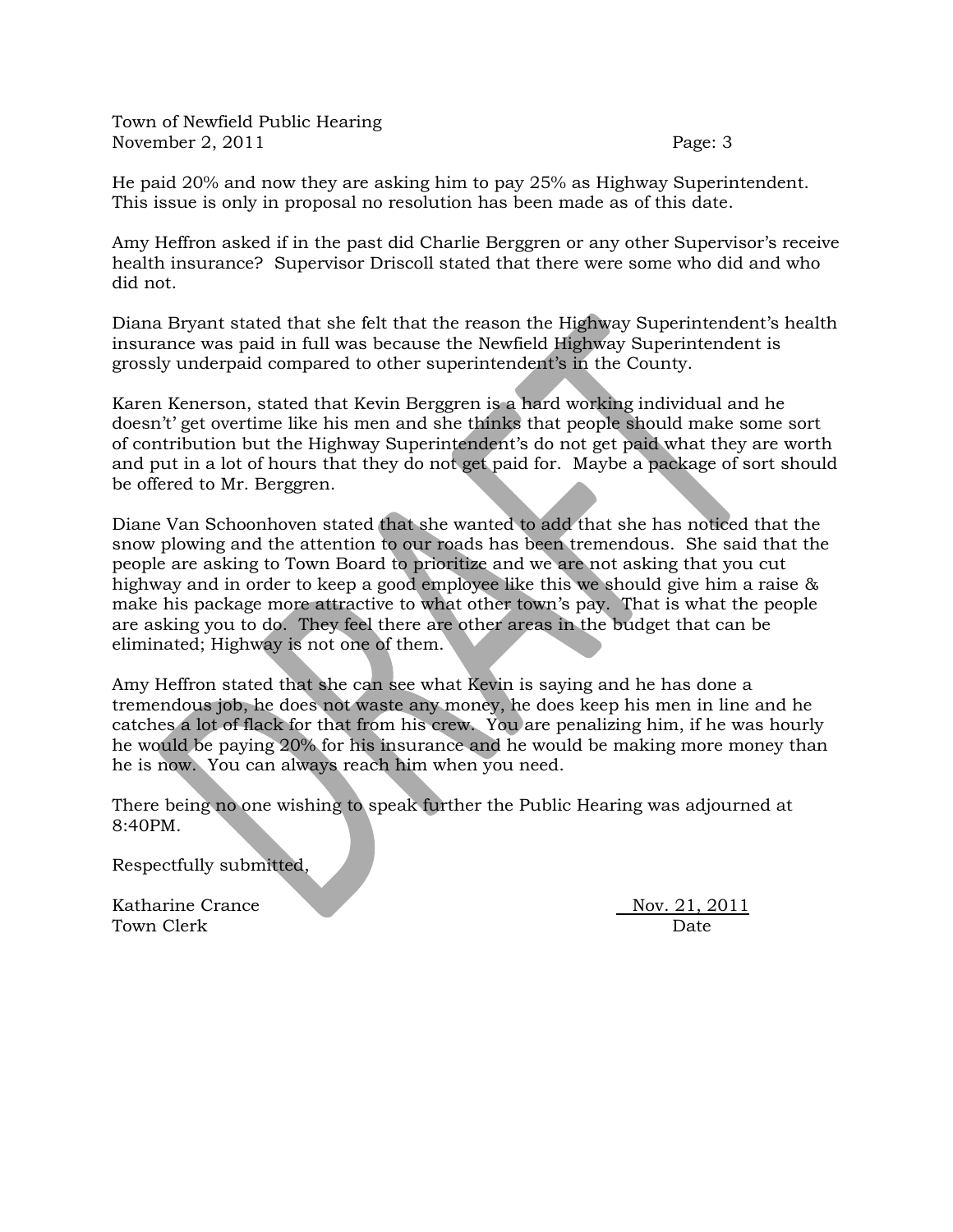Town of Newfield Special Board Meeting The Contract of DRAFT November 2, 2011

The **Special Meeting** of the Newfield Town Board was called to order by Supervisor Driscoll at 8:40PM. Present: CP Laughlin, CP James, CP Trask and Supervisor Driscoll. Absent: CP Hart

Supervisor Driscoll stated the purpose of the Special Meeting was for the Town Board to consider the override of the Tax Cap Levy established in General Municipal Law 3-c for fiscal year 2012.

Supervisor Driscoll stated that there have been maybe 6 or 7 work sessions in which the Board has worked on making adjustments to the budget and in which they keep on making adjustments.

CP James reviewed with the community the tax cap calculations and the goals of the Town Board. The Board has been cutting and they need to find at least \$24,000.00 in order to get the budget within the tax cap levy. She said another thing she heard very strongly was not using the fund balance. To be perfectly honest with everything they have cut to date they feel they are obligated to use the fund balance. If they don't want to use the fund balance they would have to totally cut out Recreation, library, Senior Citizens and they still wouldn't be there. Anyone is welcome to join the Board look at this process.

CP Trask stated he didn't think that even cutting those programs that CP James spoke of which are unpopular with the public. Each budget line was looked and you can see where we cut money back to at least the 2011 budget or less. Staff was brought in to discuss their line items. We pared every line down to what they thought would get them somewhere reasonable within the tax cap. They are not even close without completely butchering the programs. By programs he meant the extras not the essentials. They talked with the Recreation Program and took nearly \$7,000.00 out of Recreation. This is not going to kill the program but it is going to take funds away and matching funds with the County. For that budget there were substantial amount of cuts. When the process of going through each budget was finished they still have a huge short fall. There was about \$110,000 to \$115,000.00 in cuts that were made. They are still \$266,000.00 away from meeting the tax cap. That is where the fund balance idea came in. CP Trask stated that he is not in favor of using the fund balance. They may have to use of the Fund Balance he didn't think having to use \$200,000.00 if fiscally responsible. It would not leave them in a good position as a town with \$136,000.00 left in the fund balance. He did not think that was responsible. He and Supervisor Driscoll had a conversation earlier and it comes down to the spectrum of fiscal responsibility. It is at both ends of the spectrum you have to be responsible when you have lots of money. You don't waste and you have to be more responsible when you don't have enough. By that he means you trim all you can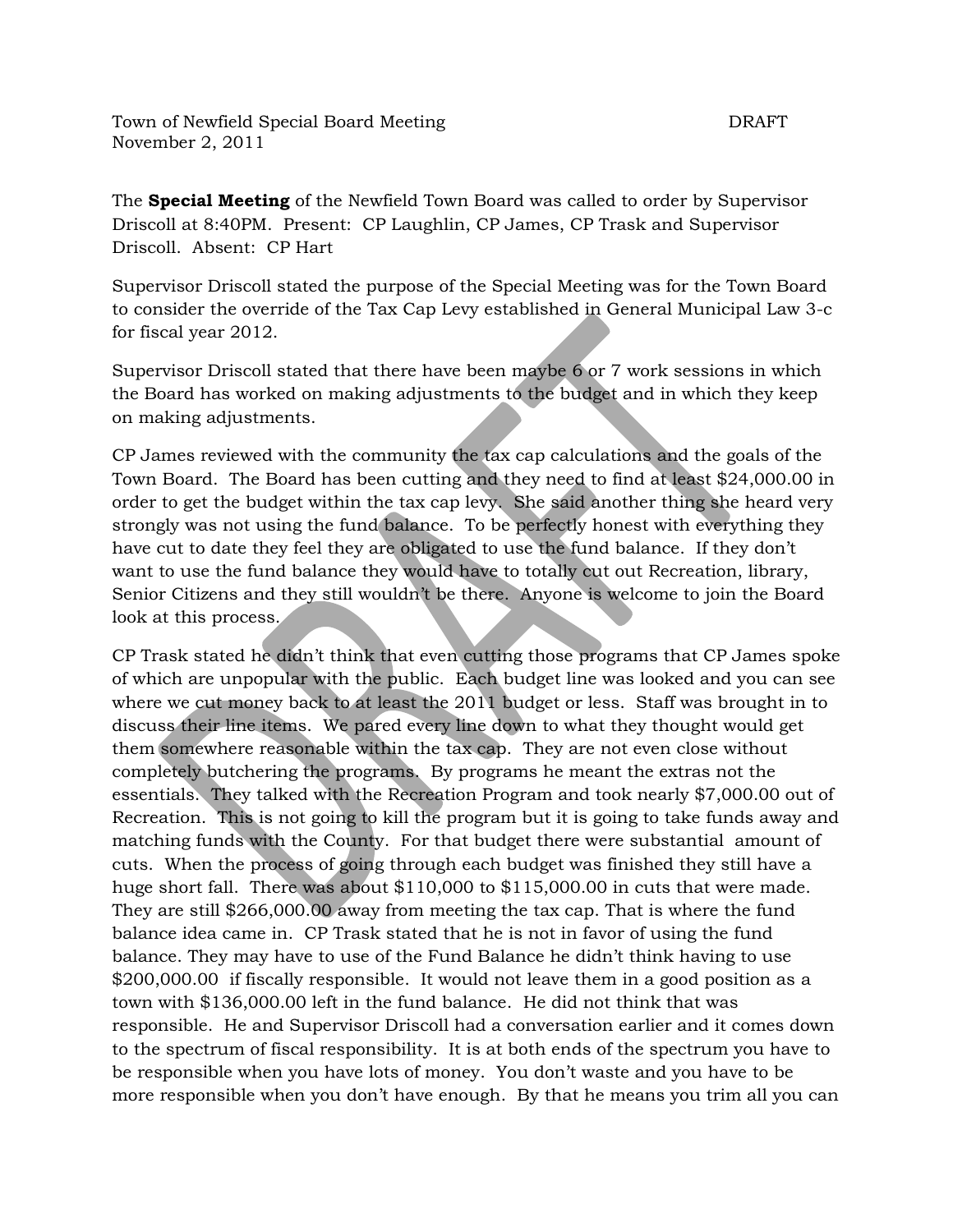Town of Newfield Special Board Meeting The Contract of DRAFT Nov. 2, 2011 Page: 2

afford to trim to be responsible but you don't trim too much where you cannot provide to maintain the town. When it comes down to a comfort level the Town is at a level where CP Trask is not comfortable with as the others on the Town Board are not. So things bring us to the dilemma of do they raise the tax cap which obviously from what he heard from the community tonight the answer is we should not. That cuts should be made. So if cuts are going to be made the Board will have to make strong cuts to the programs and that is going be unpopular with the people that use the programs. The recreation program will have to disappear. He is willing to work within the tax cap and he thinks the tax cap is the right thing to do if at all possible.

Amy Heffron asked if the Town had lots of money last year. CP Trask stated no. Mrs. Heffron stated that a Rec. Director was put on full time. CP Trask stated yes he was and that may have to change. Mrs. Heffron then stated that Supervisor Driscoll wanted to take \$5,000 out of contingency budget to give Tompkins County for their part of the Rec. Program. Then they ended up with no money because he left it out of the budget period. She also discussed other items that were taken out of the contingency for various other programs such as planning. She also discussed some of the fines that the Town has incurred and stated she thought that it was a misuse of the Town's tax dollars and no one is being held accountable for it. She thinks that Supervisor Driscoll should be held accountable for it. The Town Board doesn't even know how much money it has. CP Trask stated that he has a pretty good idea that we do not have much. He also stated that CP James has done a tremendous amount of work and has explained a lot to him and he has learned a lot and he has a much better feel for where the Town is now and he thinks the figures that he has in front of him are fairly accurate.

Diane Van Schoohoven asked how many people are actually being served by the programs they are considering eliminating such as the Recreation Program and Senior Citizens. Is there a consideration raising the fees for people who are using these services? Supervisor Driscoll stated that the funds that are expended for older population is \$3000.00 for the Senior Citizens which serves approx.75-100 seniors, \$2000.00 for Gadabout and \$5000.00 for the Nutrition program. A total of \$10,000. The Library is \$21,300.00. The total request for Recreation Programs was \$106,000. Chris Harrison stated that when he was involved in the Football program everyone that participated was a volunteer. All monies were raised through fund raisers. Why can't this happen with the Recreation Program. A discussion was held regarding the other programs and the revenues for these programs.

CP Trask stated that Dustin James, Recreation Director has done a lot of work on the budget and is working to secure funding through TRIAD and grant writing.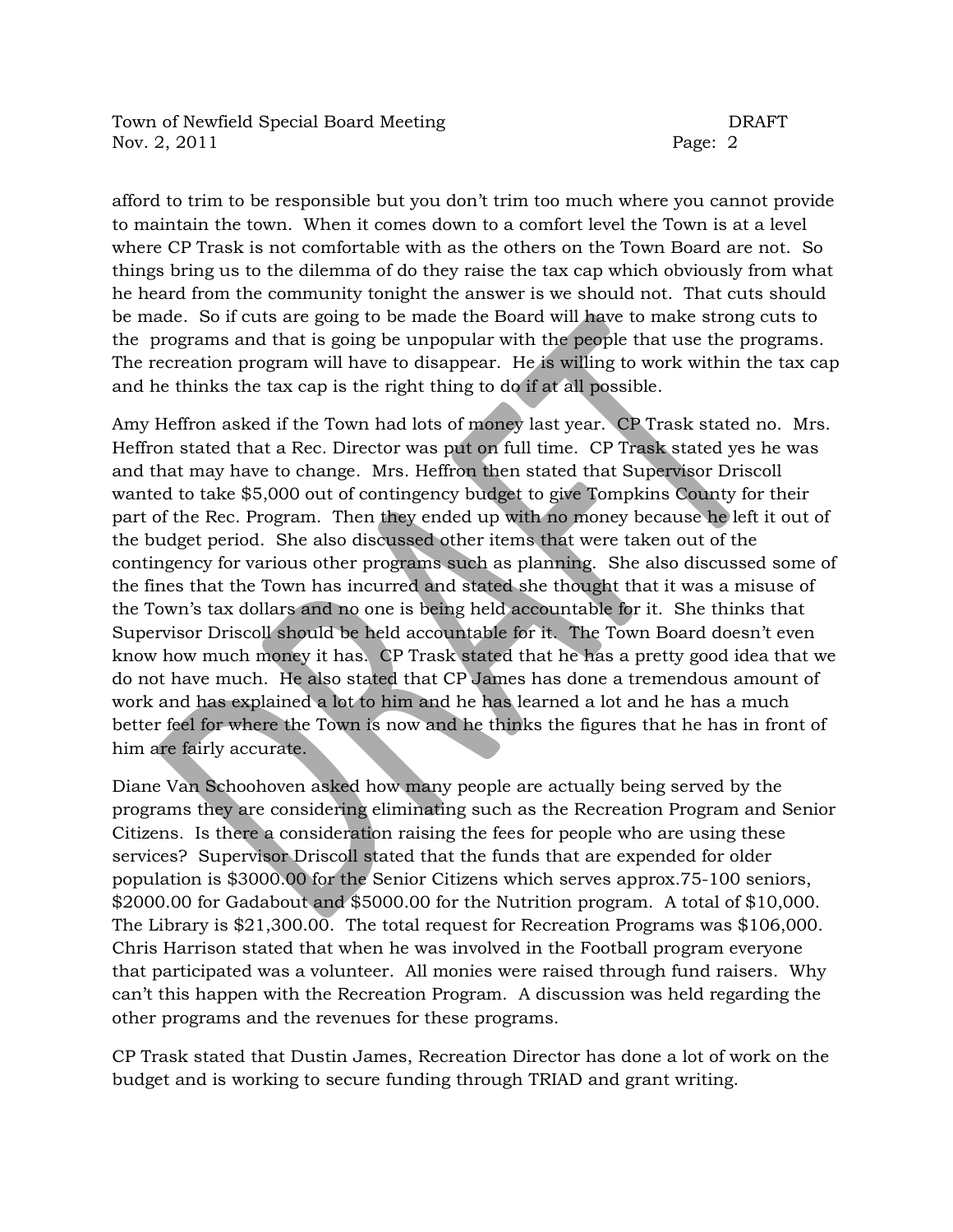Town of Newfield Special Board Meeting The Contract of DRAFT Nov. 2, 2011 Page: 3

Rodney Heffron, Van Kirk Rd. resident stated that expenses are not going to get any less any year any time and the only way you are going to get away from big tax increases it to grow the base. One of the things people are going to look at when they move into a community is what the school district is like and what is available for the children. Growth from Ithaca is growing in every direction but Newfield. If you take away programs for kids that also feed into sports programs at school what have you got to offer people who come to Newfield to build a house.

Tom Reynolds, Van Kirk Rd. Resident stated that people should have a choice where their money goes and if people want to support a program they feel worthwhile then they should support it, but people should have a choice and not have the town tell what they will support.

Diana Bryant asked why there was no tax on the Water District  $\Lambda$  tax bills this year. Supervisor Driscoll stated that there was a very large fund balance in that account.

Supervisor Driscoll stated that he wanted to tell everyone what the next steps were. Thursday evening (tomorrow) the Town Board will be meeting to adopt a Preliminary Budget in order for it to coincide with the posting of Public Hearing. The Preliminary Budget will be available for public viewing Friday Morning. The following Thursday is the deadline to pass the 2012 budget.

CP James stated that if you wanted to cut the fund balance the only places you cut that will affect fund balance are Water, Sewer, Highway and General. Supervisor Driscoll stated that \$78,500.00 cuts were made in the General Fund.

Supervisor Driscoll said they were very close to the 3.4, which is the Town's cap, by \$26,000.

After further discussions regarding fund balances and the cuts needed in the budget Supervisor Driscoll asked if he could have a motion to approve the Town of Newfield overriding the tax levy limit established in General Municipal Law 3-c for the fiscal year 2012. There was no motion supporting the override therefore the motion failed.

There being no further business Supervisor Driscoll adjourned the Special Board Meeting at 8:30PM.

Respectfully submitted,

Town Clerk Date

Katharine Crance November 22, 2011